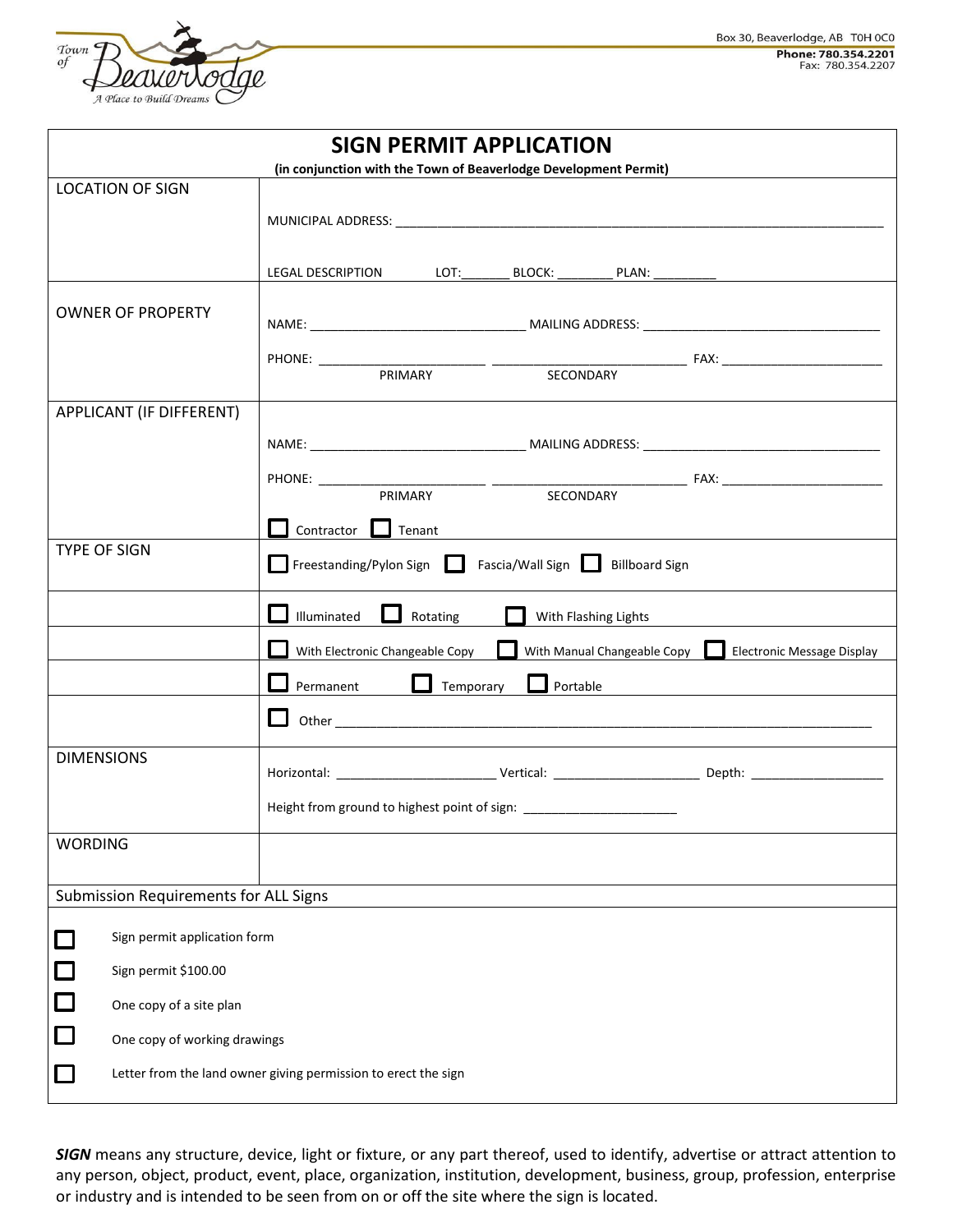

#### **LAND USE BYLAW 860**

## **9.12 SIGN CONTROL**

9.12.1 No sign of advertising, directional or information nature shall be erected on land or affixed to any exterior surface of any building or structure unless a Development Permit for this purpose has been approved by the Development Officer.

#### **SAMPLE SITE PLAN**



**Site Plan** 

- $\Box$  Property line to curb
- Property line to sign (N and S)
- $\Box$  Property line to sign (E and W)
- $\Box$  Dimensions of sign (length, width, depth)
- $\Box$  Height of sign from ground to top

## 9.12.2 **Signage Regulations in Residential Districts**

- (a) No sign shall be permitted in a Residential District other than to identify a type of residential complex, or other non-commercial use as determined by the Development Authority.
- (b) All signs shall be set back a minimum of 1 m (3.3 ft) from any property line but not encroaching on a sight triangle.
- (c) Maximum Standards
	- $(i)$  Area of Sign:  $(22 ft<sup>2</sup>)$
	- (ii) Height: 3.5 m (11.5 ft) from finished grade.

## 9.12.3 **Wall Mounted Signs**

(a) Wall mounted signs include those which have copy displayed parallel to, perpendicular to or any other angle to the wall to which it is attached and includes a wall mounted sign, a projecting sign or a mansard roof sign as illustrated above.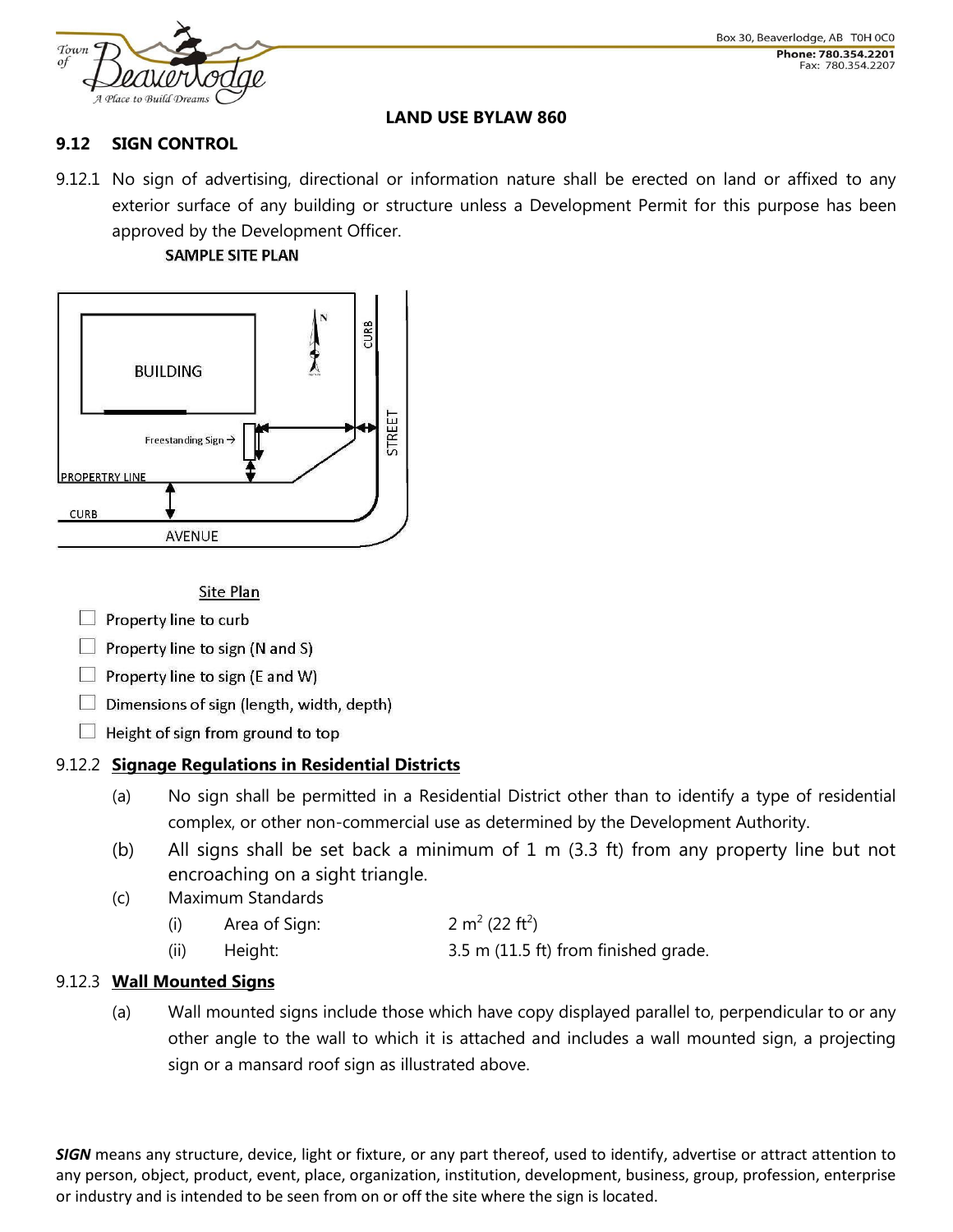

- (b) A mansard roof sign may be attached to the face of a mansard roof in lieu of a wall mounted sign provided that the sign not project beyond the roof peak or sides.
- (c) There shall be a minimum clearance height of 2.5 m (8 ft) above finished grade to the bottom of any sign projecting over a public right-of-way or sidewalk.
- (d) No sign shall project more than 1 m (3.3 ft) from the face of any building to which it is affixed, unless in the opinion of the Development Officer it is has been designed as an integral part of the building.

# 9. 12.4 **Free Standing Signs**



- (a) No free standing sign shall be located on or project over a public right-of-way.
- (b) Free standing signs shall conform to the setback requirements for principal buildings in the District in which the sign is located. For the purpose of this section, setback distances shall be measured from the outermost edge of the sign and/or support structure, whichever is closest to the lot line. These setback requirements may be reduced provided that the owner enter into an agreement with the Town consenting to removal or relocation at the owner's expense if required to accommodate future improvements to the adjacent roadway. Such agreement shall be registered by caveat against the Certificate of Title of the subject land.
- (b) Free standing signs shall have a maximum height of 9 m (30 ft) above finished grade at the sign location.
	- (c) The maximum area of free standing signage shall be 0.5 m<sup>2</sup> (5.4 ft<sup>2</sup>) per metre (3.3 ft) of lot frontage up to a maximum of 10 m<sup>2</sup> (108 ft<sup>2</sup>).
	- (d) Portable signs shall be evaluated by the Development Authority according to the following criteria:
		- they shall not cause a distraction to vehicular traffic by means of flashing lights;
		- they shall be compatible with adjacent land uses according to their location on the site; and
		- they may be approved by the Development Authority for up to 30 days after which the sign shall be removed for not less than 30 days. After the expiry of the 30 day period, another application may be made for a portable sign on the site.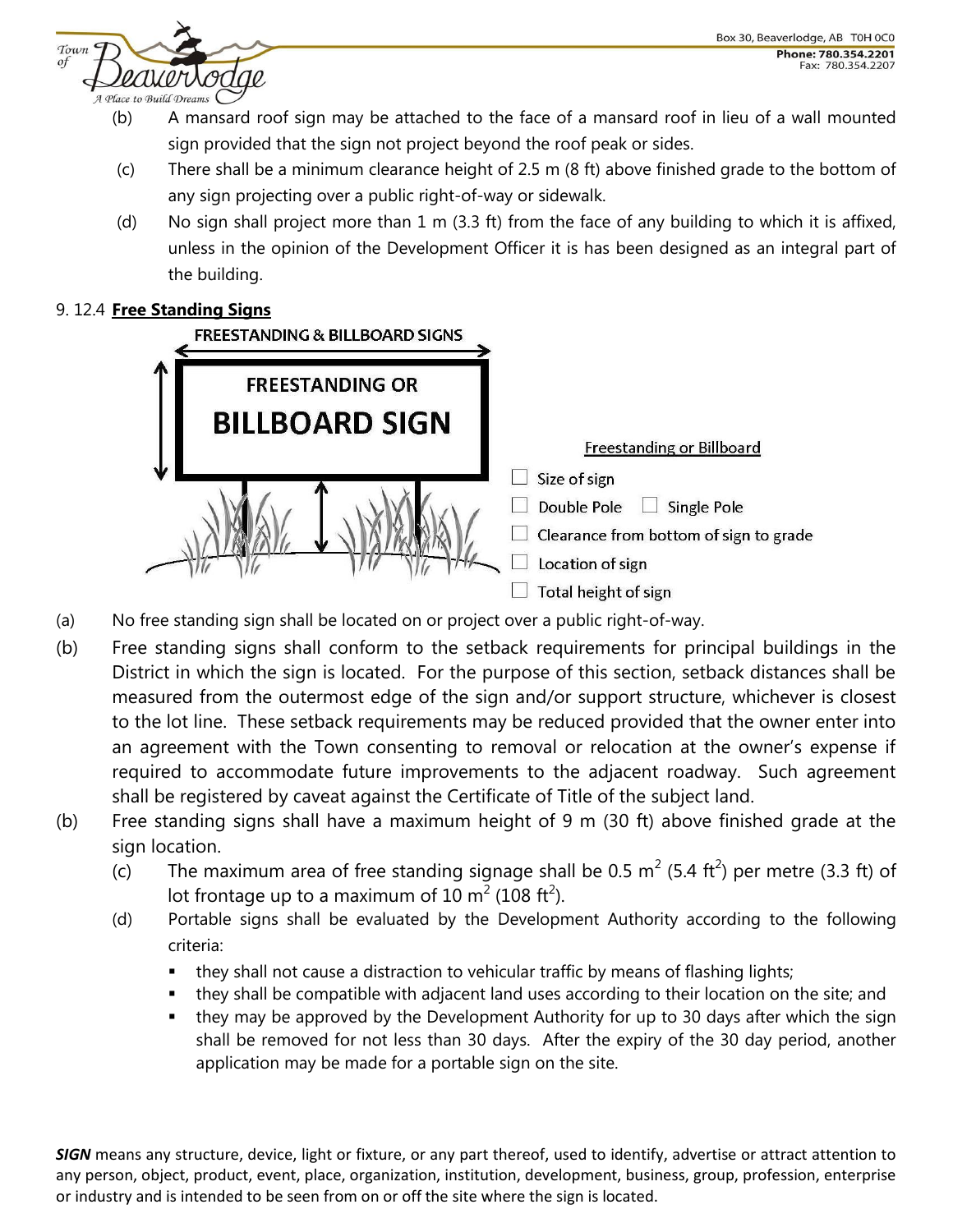

#### 9.12.5 **Billboard Signs**

- (a) No billboard sign shall be located on or project over a public right-of-way.
- (b) Free standing signs shall conform to the setback requirements for principal buildings in the District in which the sign is located. For the purpose of this section, setback distances shall be measured from the outermost edge of the sign and/or support structure, whichever is closest to the lot line. These setback requirements may be reduced provided that the owner enter into an agreement with the Town consenting to removal or relocation at the owner's expense if required to accommodate future improvements to the adjacent roadway. Such agreement shall be registered by caveat against the Certificate of Title of the subject land.
- (c) The advertising face of any billboard sign located adjacent to Highway 43 in a Commercial or Industrial District shall not exceed 3 m $^2$  (32 ft $^2$ ) in area.
- (d) The advertising face of any billboard sign located adjacent to Highway 43 in the Urban Reserve District shall not exceed 18.5 m<sup>2</sup> (200 ft<sup>2</sup>) in area.
- (e) Billboard signs shall be spaced a minimum of 100 m (328 ft) apart.

# 9.12.6 **Awning and Canopy Signs**



- (a) An awning or canopy sign may be allowed on second and third floor awnings in order to advertise those businesses operating at those locations.
- (b) There shall be a minimum clearance of 2.5 m (8 ft) above finished grade at the sign location.
- (c) No sign shall project more than 1 m (3.3 ft) from the face of any building to which it is affixed, unless in the opinion of the Development Officer it is has been designed as an integral part of the building.
- (d) No sign suspended under a canopy shall extend beyond the horizontal limits of the canopy. Signs suspended under a canopy shall have a clearance of at least 2.5 m (8 ft).